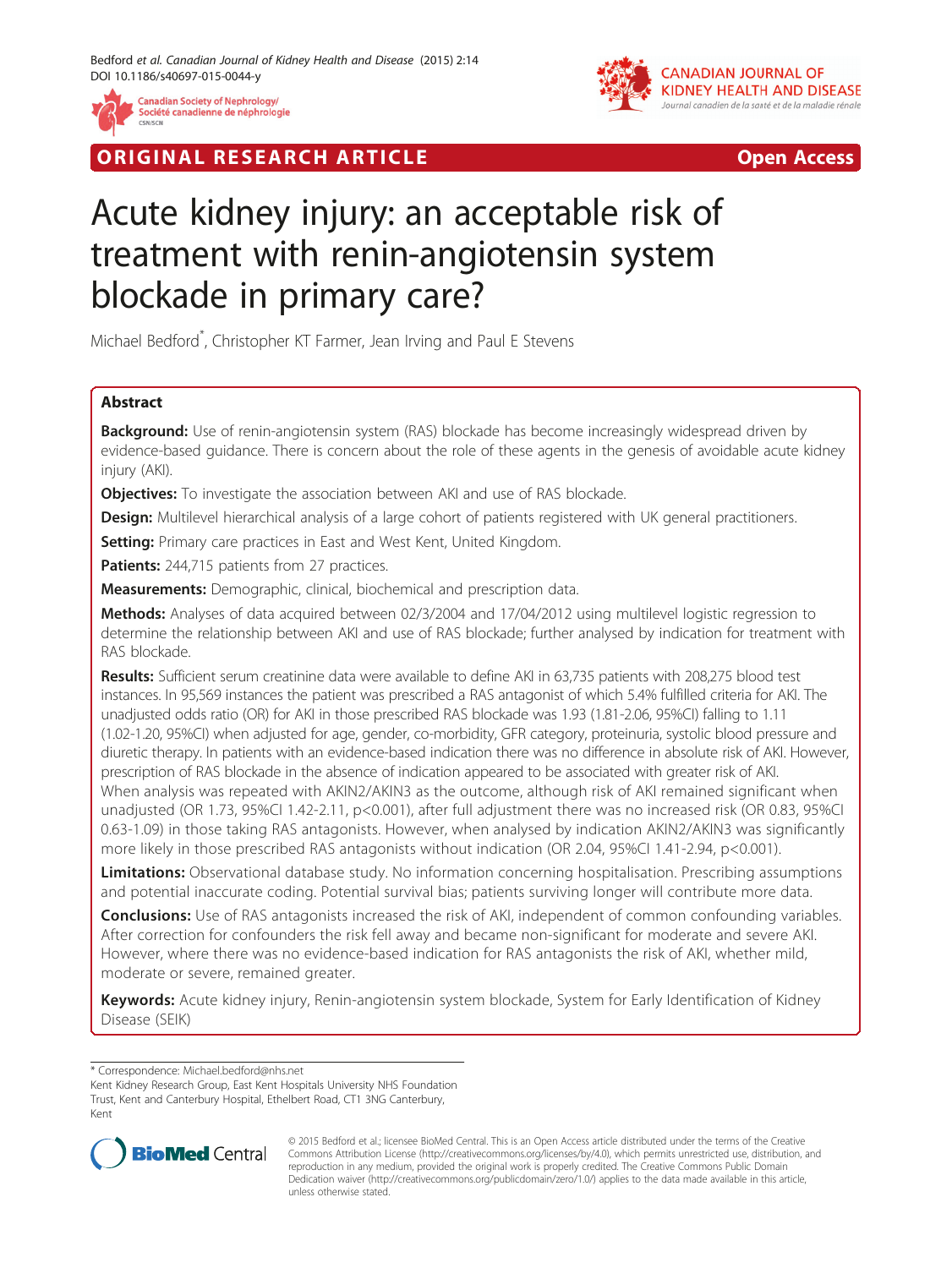# Abrégé

Contexte: Vu l'abondance de données probantes en la matière, le recours aux inhibiteurs du système rénineangiotensine-aldostérone (SRAA) est de plus en plus répandu. Il existe certaines préoccupations quant au rôle de ces agents dans la genèse de l'insuffisance rénale aiguë (IRA) évitable.

Objectif de l'étude: Examiner, au sein d'une cohorte en soins de santé primaires, la présence de liens entre l'IRA et l'utilisation d'inhibiteurs du SRAA.

Type d'étude: Une analyse hiérarchique multiniveaux d'une vaste cohorte de patients suivis par des médecins généralistes du Royaume-Uni.

Contexte: Cliniques de soins de santé primaires situées dans l'est et l'ouest du comté du Kent, au Royaume-Uni.

Patients: Les données ont été recueillies auprès d'une cohorte de 244 715 patients en soins primaires, provenant de 27 cliniques de soins primaires dans l'est et l'ouest du comté du Kent.

Mesures: Données démographiques, cliniques, biochimiques et issues d'ordonnances.

Méthodes: L'analyse des données recueillies entre le 2004/03/02 et le 2012/04/17 a été effectuée par régression logistique multiniveaux afin de déterminer la relation entre l'IRA et l'utilisation d'inhibiteurs du SRAA, et ensuite par indication de traitement avec des inhibiteurs du SRAA.

Résultats: Une quantité suffisante de données relatives à la créatininémie était disponible pour évaluer l'IRA chez 63 735 patients, qui avaient eu au total 208 275 prélèvements sanguins. Chez 95 569 sujets, un inhibiteur du SRAA a été prescrit, et 5,4% (5 194) de ces derniers ont eu un épisode d'IRA. Chez les patientsrecevant un traitement fondé sur des indications probantes, 5,8% (4473 sur 76 517) ont eu un épisode d'IRA. Le risque relatif non ajusté (RR) d'IRA associé à l'utilisation d'un inhibiteur du SRAA était de 1,93 (1,81-2,06, 95% IC), diminuant à 1,11 (1,02-1,20, 95% IC) lorsqu'ajusté pour l' âge, le sexe, la comorbidité, la catégorie de débit de filtration glomérulaire, la protéinurie, la pression artérielle systolique et le traitement diurétique. Chez les patients recevant un traitement par inhibiteurs du SRAA fondé sur des indications probantes, il n'y avait aucune différence de risque absolu d'IRA. Par contre, il semblait y avoir un lien entre la prescription d'inhibiteurs du SRAA en l'absence d'indications probantes et un risque accru d'IRA. Lorsque l'analyse a été répétée avec l'AKIN2/AKIN3 comme critère de jugement, le risque d'IRA associé à l'utilisation d'un inhibiteur du SRAA restait significatif dans le modèle non ajusté (RR 1,73, 95% IC 1,42-2,11, p < 0,001), mais aucune augmentation de risque n'a été observée après ajustement (RR 0,83, 95% IC 0,63-1,09). Par contre, le risque d'AKIN2/AKIN3 lié à l'utilisation d'un inhibiteur du SRAA était significativement plus élevée chez les patients qui recevaient ces agents sans indications probantes (RR 2,04, 95% IC, 1,41-2,94,  $p < 0.001$ ).

Limites de l'étude: Étude par observation de données prises dans des cliniques de soins primaires. Aucune information d'hospitalisation disponible (base de données de soins primaires). Interprétation des prescriptions et possibilité de codes erronés. Biais de temps d'immortalité possible : les patients qui vivent plus longtemps contribuent davantage à l'analyse par les prélèvements sanguins.

Conclusions: Notre analyse montre que l'utilisation d'inhibiteurs du SRAA augmente le risque d'IRA. Le risque est indépendant de diverses variables de confusion, dont l'âge, la mesure de base de la fonction rénale, la présence de comorbidité pertinente et la pression artérielle systolique. Après correction pour les variables confusionnelles, le risque diminuait toujours : il devenait non significatif pour l'IRA modérée et sévère. Par contre, le risque d'IRA légere, modérée ou sévère demeurait élevé lorsque l'utilisation d'inhibiteurs du SRAA ne s'appuyait sur aucune indication probante.

Renin angiotensin system blockade is known to be associated with acute kidney injury. This is the first study to examine this association by evidence-based indication. Although renin angiotensin system blockade increases the risk of acute kidney injury overall, in those with an evidence-based indication the majority of the effect is explained by underlying co-morbidity. In people with no evidence-based indication prescription of renin angiotensin blockade is an independent predictor of acute kidney injury.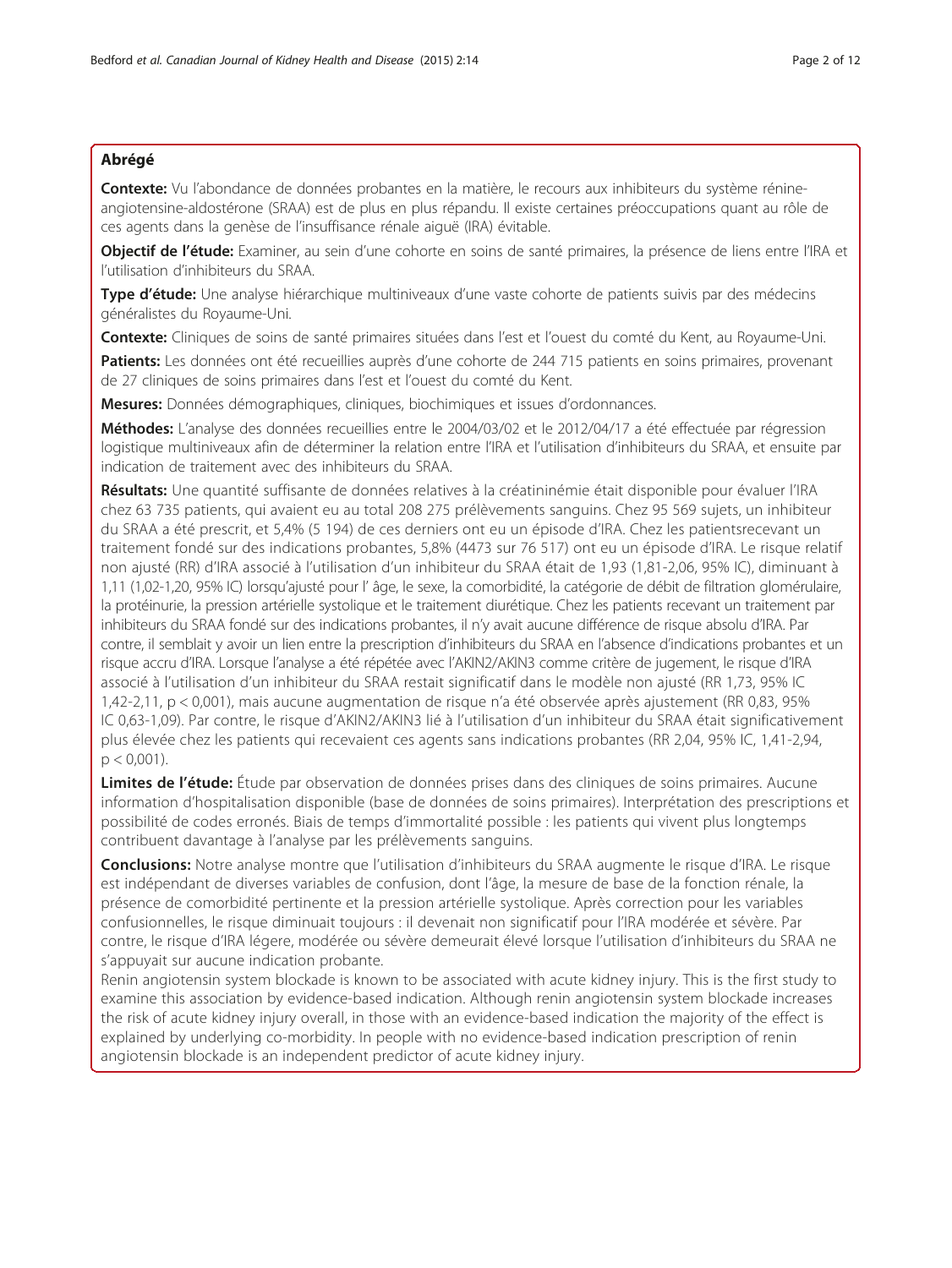### Background

The use of renin-angiotensin system (RAS) blockade in the form of angiotensin converting enzyme inhibitors (ACEIs), angiotensin receptor blockers (ARBs) and more recently direct renin inhibitors (DRIs) is now widespread. These agents are effective in lowering of blood pressure, reducing proteinuria and amelioration of chronic kidney disease (CKD) progression [\[1](#page-10-0)-[3](#page-10-0)]. Evidence supporting beneficial effects in proteinuric diabetic and non-diabetic kidney disease has informed clinical practice guideline recommendations in both CKD and diabetes [\[4](#page-10-0)-[6](#page-10-0)]. Evidence for their benefit in ischaemic heart disease and heart failure has also informed guideline recommendations in the general population [\[7-10\]](#page-10-0) such that treatment with RAS antagonists has clearly defined high quality evidence-based indications (well-designed, well-executed randomised controlled trials (RCTs) or well-conducted meta-analyses of such studies) in the following patient population settings:

- 1. proteinuria (albumin:creatinine ratio [ACR] >70 mg/mmol)
- 2. hypertension and proteinuria (ACR > 30 mg/mmol)
- 3. diabetes and proteinuria (ACR > 3 mg/mmol)
- 4. chronic heart failure
- 5. post acute myocardial infarction

In addition hypertension guidance recommends use of RAS antagonists in those with hypertension and age <55 years or resistant hypertension at any age [\[8](#page-10-0)] and in those aged  $\geq 18$  years of age with hypertension and CKD [\[10\]](#page-10-0) (RCTs with minor limitations, well-designed, well-executed non–randomised controlled studies and well-designed, well-executed observational studies or wellconducted meta-analyses of such studies).

Outside these indications there is no evidence to support the choice of RAS antagonists over other classes of anti-hypertensive agent in the management of hypertension, with or without CKD. The majority of patients with CKD will not progress to ESRD and these patients are predominantly managed by primary care in the community. In England during 2012 prescriptions for ACEIs, ARBs and DRIs accounted for 6.0 percent of all prescription items [\[11\]](#page-10-0). Not all of these prescriptions will be for evidence-based indications and this widespread use of RAS antagonists has raised questions about possible harm without additional benefit, particularly in the elderly [[12](#page-10-0)].

Despite these concerns over the safety of RAS antagonism, in particular in relation to AKI we do not know the level of risk of AKI associated with the routine prescription of these agents in primary care.

The aim of this study was to examine the relationship between prescription of RAS antagonists and development of AKI in the community.

## **Methods**

We performed a multilevel hierarchical analysis of a large cohort of patients registered with UK general practitioners.

Data were extracted from the System for Early Identification of Kidney Disease (SEIK) database. SEIK is a computerized decision support system developed to assist in the management of CKD. The system extracts anonymised demographic, clinical, biochemical and prescription data from primary care systems. Reports aiding and advising on the management of CKD generated using an automated decision tree matrix and several computer algorithms based on NICE guidance [\[4-6,8](#page-10-0)] are then returned to participating practices. For this study data were drawn from 27 GP practices across East and West Kent in the UK. Patients with GFR < 15 ml/min/ 1.73  $m<sup>2</sup>$  or on renal replacement therapy were excluded.

In initial analyses it was evident that a large proportion of patients may switch between treatment with and without RAS antagonists over time, and therefore comparing outcomes in terms of episodes of AKI between these as 2 distinct groups was not viable. We therefore chose to analyse the data at the serum creatinine blood test level. For each patient we extracted all recorded serum creatinine estimations between 02/3/2004 and 17/ 04/2012. Each serum creatinine then became a data point "blood test instance" at which we extracted and defined the independent and outcome variables.

In performing the analysis at the blood test level there was then the inherent risk that several blood tests for an individual patient could represent the same episode of AKI. Therefore for a given episode of AKI the analysis algorithm excluded all blood results 30 days either side of the peak AKI result, unless a result within the 30 days no longer defined AKI. In this instance subsequent results were not thought to be part of that AKI episode, either prior to the AKI in the 30 days preceding the peak AKI result or demonstrating recovery in the 30 days post the peak AKI.

At each data point, "blood test instance", we extracted or determined: age, gender, co-morbidity (including hypertension, diabetes, ischaemic heart disease, and heart failure), GFR category, proteinuria, blood pressure readings and prescription data including all antihypertensive agents and RAS antagonists. For the purposes of determining proteinuria indications for RAAS antagonists the highest proteinuria result for each patient was used. Proteinuria was categorised as per the KDIGO CKD Clinical Practice Guideline 2012 into three categories: "normal to mildly elevated", ACR (or equivalent) <3 mg/mmol; "moderately elevated", ACR (or equivalent) 3–30 mg/mmol; and "severely elevated", ACR (or equivalent) >30 mg/mmol [[13\]](#page-10-0). There is variance in prescription of anti-hypertensives including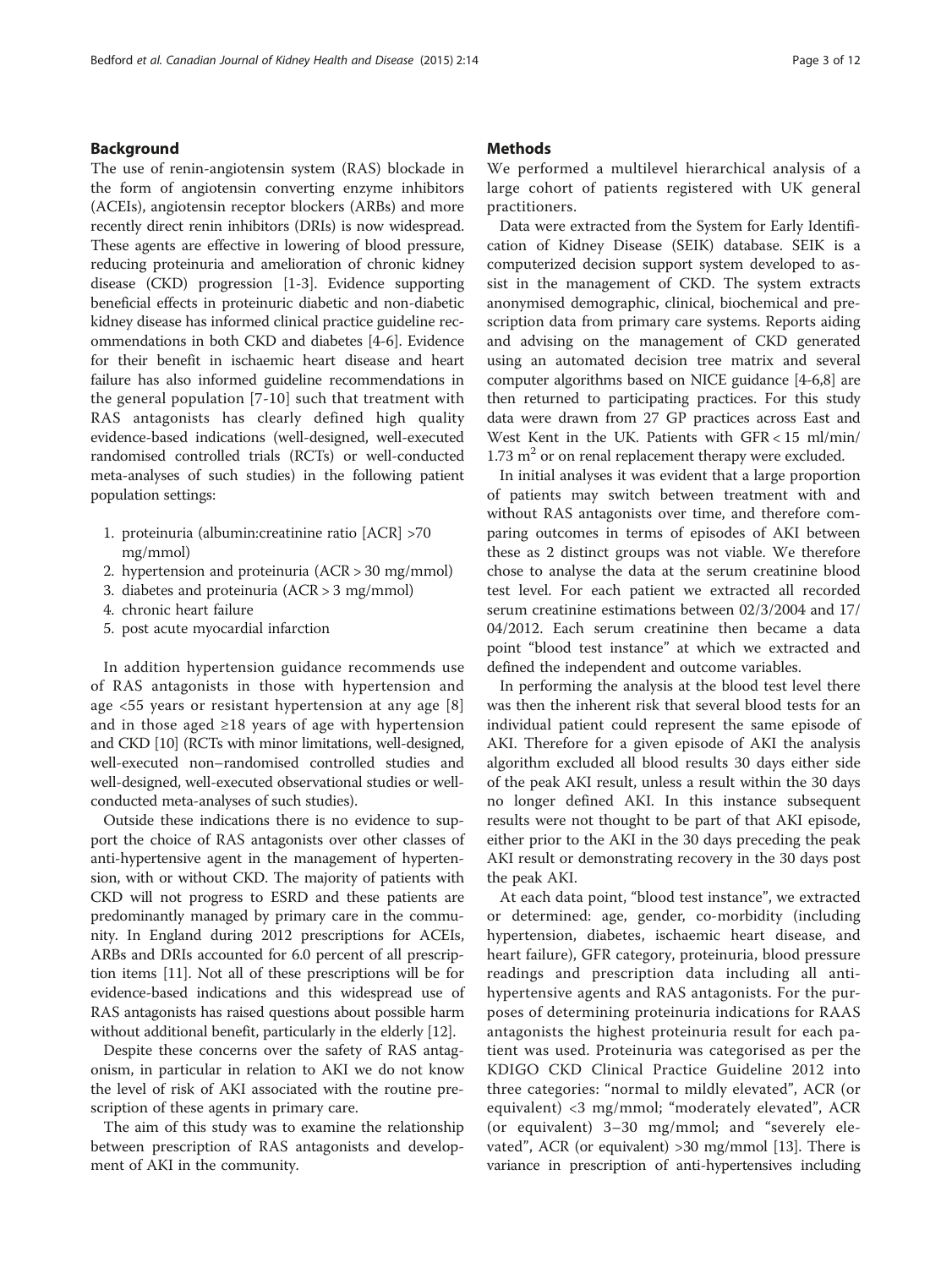RAS antagonists across primary care in terms of the length of prescription given to patients, and also in the coding of these prescriptions. In some practices the dose prescribed and the number of tablets prescribed is coded, however in others only the tablet strength is coded. We therefore made the assumption that if the last prescription date was within 70 days of the "blood test instance", then the patient was still receiving the medication at that time, this was on the basis that the majority of patients receive a 2 month (60 day) supply of medication. At each "blood test instance" we also defined whether or not a patient had an evidence-based indication for treatment with RAS antagonists as described in the introduction.

In this study the outcome variable of interest was AKI in primary care. AKI was defined by the acute kidney injury network (AKIN) creatinine criteria [[14\]](#page-10-0) but using the lowest SCr in the 12 months prior to the date of the peak AKI result as the reference after the method of Lafrance et al [[15\]](#page-10-0). Finally we analysed the association between ACE/ARB and AKIN2/3.

This work was supported by the East Kent Hospitals Charity and approved by East Kent Hospitals University NHS Foundation Trust R&D Department, R&D ref: 2010/RENAL/09.

#### Statistical methods

The primary aim of this analysis was to examine the association between patients taking RAS antagonists and experiencing episodes of AKI. In the analyses AKI was considered primarily as a binary variable, present or absent (ie AKI or no AKI and AKIN2/AKIN3 or no AKI/AKIN1). A feature of the data was that there were multiple measurements from some patients and as a result of this it was unlikely that the outcome values were all independent of each other. It was likely that outcomes for the same patient at different time periods were more similar than from different patients. Therefore it was necessary to account for this in the data analysis. Due to the binary nature of the outcome, and the lack of independence of the data, the analyses were performed using multilevel logistic regression. Two-level multilevel models were used with individual measurements nested within patients.

The relationship between RAS antagonists and AKI could potentially be confounded by various other parameters. Therefore, the relationships between the two key variables were adjusted for several pre-determined factors. Variables considered as potentially confounding were: age, sex, hypertension, diabetes, ischaemic heart disease (IHD), heart failure, GFR, proteinuria, systolic blood pressure and diuretic usage. The status of each of these was updated at the time of every blood test.

GFR category was used in preference to the baseline GFR value, as there were several particularly large GFR values, which might have been influential in the analyses. The GFR categories used followed the KDIGO CKD Clinical Practice Guideline 2012 classification of CKD [[13\]](#page-10-0). A series of four models were examined, each considering the effects of RAS antagonists with different combinations of adjustments for other variables. Model 1 was unadjusted, model 2 adjusted for age and sex, model 3 for all variables apart from proteinuria and model 4 for all variables.

The first analysis assumed a constant effect of RAS antagonists for all patients. Subsequently all patients remained in the analysis, but the interaction between RAS antagonists and an evidence-based indication for their use was included in the analysis. This allowed the effects of RAS antagonists to vary for patients with and without an indication.

# Results

There were 345,986 "blood test instances" from 121,933 patients in a practice population of 244,715. In 137,276 (39.7%) of the "blood test instances" no prior creatinine data were available and the presence or absence of AKI could not be assessed. The baseline characteristics of these subjects showed them to be significantly younger, with very little co-morbidity compared to those with baseline GFR data (Table [1\)](#page-4-0). Only 5 percent had CKD and 21 percent hypertension, unsurprisingly they were prescribed significantly fewer medications and only 13 percent had an evidence-based indication for RAS blockade. 435 "blood test instances" from 83 patients were removed as the patient's baseline GFR was <15 ml/min/ 1.73 m<sup>2</sup>. This left outcome data for 208,275 "blood test instances" from 63,722 patients. Table [1](#page-4-0) demonstrates the population demographics of these 63,722 patients at baseline. In 112,706 of these instances the patient was not taking a RAS antagonist, 3.1% (3,440) of these instances fulfilled criteria for AKI. In 95,569 blood test instances the patient was taking a RAS antagonist, 5.4% (5,194) of these instances fulfilled criteria for AKI (Figure [1\)](#page-5-0). Of the 63,722 patients: 27,970 (44%) also had proteinuria testing. Of these 22,552 (35%) had "normal to mildly elevated", 4,473 (7%) had "Moderately elevated" and 945 (1.5%) had "Severely elevated" levels of proteinuria.

The majority of AKI was AKIN stage 1. Of the 3,440 instances where the patient was not taking a RAS antagonist, 3,194 had AKIN 1, 193 had AKIN 2, and 53 had AKIN 3. Of the 5,194 instances where the patient was taking a RAS antagonist, 4,881 had AKIN 1, 246 had AKIN 2, and 67 had AKIN 3.

To examine the possibility that a rise in serum creatinine associated with implementation of RAS antagonism led to a false assumption of AKI we also looked at the number of instances where a blood test occurred within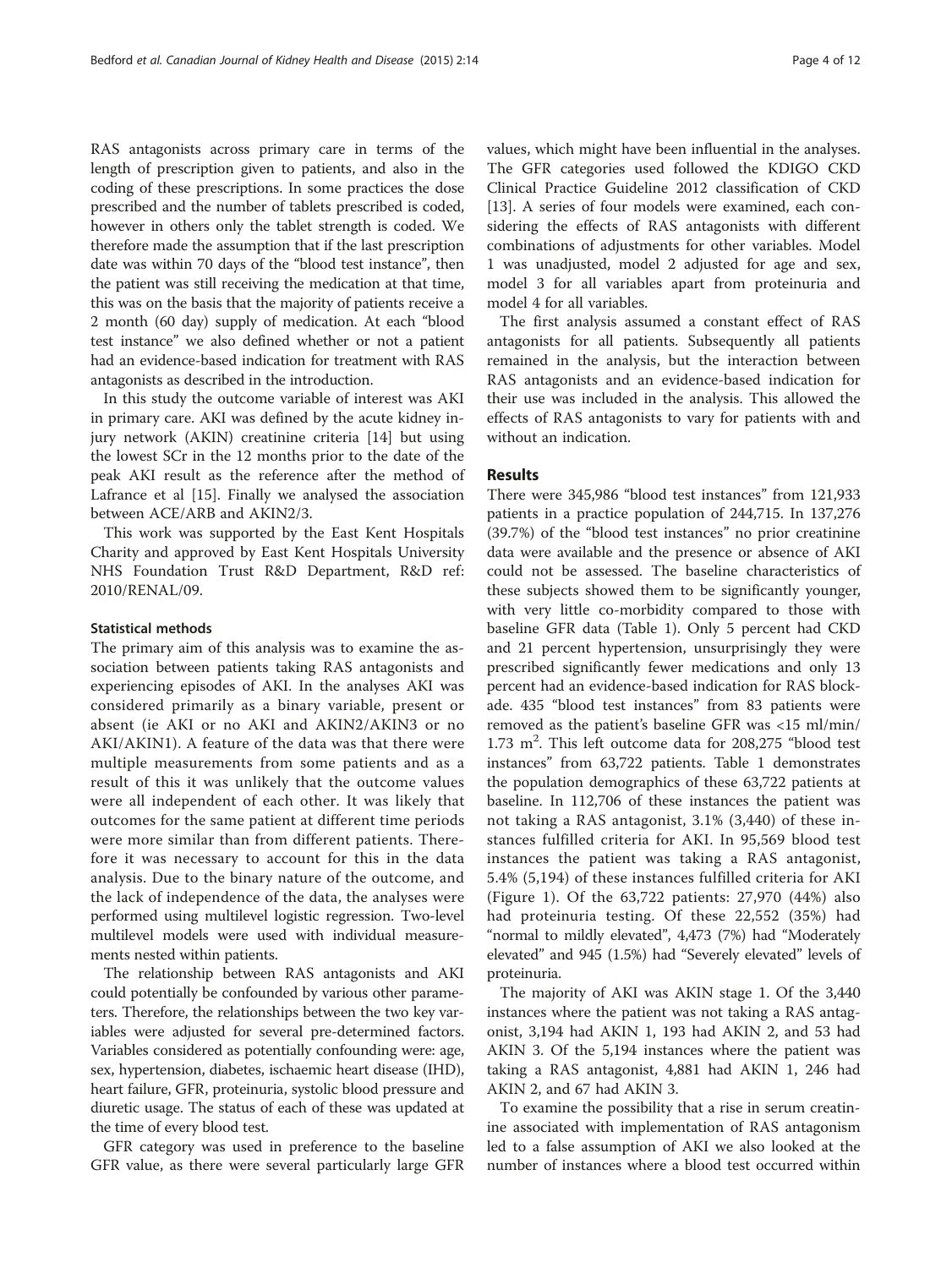|                                        | Analysed patients       |                     |                  | No baseline GFR within the<br>preceding year |
|----------------------------------------|-------------------------|---------------------|------------------|----------------------------------------------|
| Variable                               | <b>Total population</b> | No AKI in follow-up | AKI in follow-up |                                              |
| Population                             |                         |                     |                  |                                              |
| Population in the analysis (%)         | 63,722 (100)            | 58,904 (92.44)      | 4,818 (7.56)     | 49,695                                       |
| Average age (years)                    | 62.67                   | 61.79               | 73.42            | 48.93                                        |
| Males (%)                              | 28,583 (44.86)          | 26,097 (44.30)      | 2,486 (51.60)    | 21,118 (42.50)                               |
| Females (%)                            | 35,139 (55.14)          | 32,807 (55.70)      | 2,332 (48.40)    | 28,577 (57.50)                               |
| GFR >60 ml/min/1.73 m <sup>2</sup> (%) | 50,283 (78.91)          | 48,135 (81.72)      | 2,148 (44.58)    | 47,175 (94.93)                               |
| CKD Stage 3a (%)                       | 9,702 (15.23)           | 8,402 (14.26)       | 1,300 (26.98)    | 2,060 (4.15)                                 |
| CKD Stage 3b (%)                       | 3,019 (4.74)            | 2,038 (3.46)        | 981 (20.36)      | 399 (0.80)                                   |
| CKD Stage 4 (%)                        | 718 (1.13)              | 329 (0.56)          | 389 (8.07)       | 61(0.13)                                     |
| CKD Total (%)                          | 13,439 (21.09)          | 10,769 (18.28)      | 2,670 (55.42)    | 2520 (5.07)                                  |
| Hypertension (%)                       | 38,912 (61.07)          | 34,962 (59.35)      | 3,950 (81.98)    | 10,454 (21.03)                               |
| Diabetes (%)                           | 10,135 (15.91)          | 8,815 (14.97)       | 1,320 (27.40)    | 904 (1.81)                                   |
| Ischaemic Heart Disease (%)            | 8,033 (12.61)           | 6,767 (11.49)       | 1,266 (26.28)    | 1163 (2.34)                                  |
| Heart Failure (%)                      | 916 (1.48)              | 628 (1.07)          | 288 (5.98)       | 63 (0.13)                                    |
| Had an indication for an ACEi/ARB (%)  | 26,078 (40.92)          | 23,156 (39.31)      | 2,922 (60.65)    | 6,268 (12.61)                                |
| Were on an ACEI/ARB (%)                | 18,698 (71.70)          | 16,455 (71.06)      | 2,243 (76.76)    | 3,035 (6.12)                                 |
| Had no indication for an ACEI/ARB (%)  | 37,644 (59.08)          | 35,748 (60.69)      | 1,896 (39.35)    | 43,427 (87.39)                               |
| Were on an ACEi/ARB (%)                | 5,236 (13.91)           | 4,751 (13.29)       | 485 (25.58)      | 1,095 (2.20)                                 |
| On a Thiazide Diuretic (%)             | 12,628 (19.82)          | 11,384 (19.33)      | 1,244 (25.82)    | 2,796 (5.63)                                 |
| On another Diuretic (%)                | 1,724 (2.71)            | 1,305 (2.22)        | 419 (8.70)       | 256 (0.52)                                   |
| On a Calcium Channel Blocker (%)       | 17,744 (27.85)          | 15,785 (26.80)      | 1,959 (40.66)    | 2,488 (5.01)                                 |
| On a Beta Blocker (%)                  | 3,794 (5.95)            | 3,323 (5.64)        | 471 (9.78)       | 862 (1.73)                                   |
| On an Alpha Blocker (%)                | 1,004 (1.58)            | 849 (1.44)          | 155 (3.22)       | 58 (0.12)                                    |
| On a Centrally Acting Agent (%)        | 83 (0.13)               | 65 (0.11)           | 18 (0.37)        | 14(0.03)                                     |
| Proteinuria (at study start):          |                         |                     |                  |                                              |
| None recorded (%)                      | 35,752 (56.11)          | 33,504 (56.88)      | 2,248 (46.66)    | 35,014 (70.46)                               |
| Normal to Mildly Elevated (%)          | 22,552 (35.39)          | 20,945 (35.56)      | 1,607 (33.35)    | 13,342 (26.85)                               |
| Moderately Elevated (%)                | 4,473 (7.02)            | 3,732 (6.34)        | 741 (15.38)      | 1,065(2.14)                                  |
| Severely Elevated (%)                  | 945 (1.48)              | 723 (1.23)          | 222 (4.61)       | 274 (0.55)                                   |

#### <span id="page-4-0"></span>Table 1 Population and baseline characteristics

GFR (glomerular filtration rate), AKI (acute kidney injury), CKD (chronic kidney disease), ACEi (angiotensin converting enzyme inhibitor), ARB (angiotensin receptor blocker).

90 days of starting a RAS antagonist and at the percentage of those with AKIN1. In the first 90 days after initial RAS antagonist prescription only 194 instances fulfilled criteria for AKIN1 (4% of all AKIN1 in the study) representing only 2.5% of 7,765 blood test instances.

Table [2](#page-6-0) shows the multilevel logistic regression results examining the association between RAS antagonists, and other variables, with AKI.

The results for all four models suggested that treatment with RAS antagonists was significantly associated with an increased risk of AKI. The size of the effect decreased after adjustments for potential confounders falling from a 93% increased risk in the unadjusted

model to 69% after adjustment for age and gender and to 11% in the fully adjusted model. All of the confounding variables examined were significantly associated with AKI. There was an increased risk of AKI for patients with hypertension, diabetes, ischaemic heart disease (IHD), heart failure, worsening severity of CKD, proteinuria and diuretic therapy. Males were at an increased risk relative to females. There was a non-linear relationship between age and AKI, and thus it is easier to view the results graphically (Figure [2\)](#page-7-0), the results suggesting that for patients aged less than 60 years there was no strong relationship between age and risk of AKI. In those aged 60 and above the risk increased exponentially. There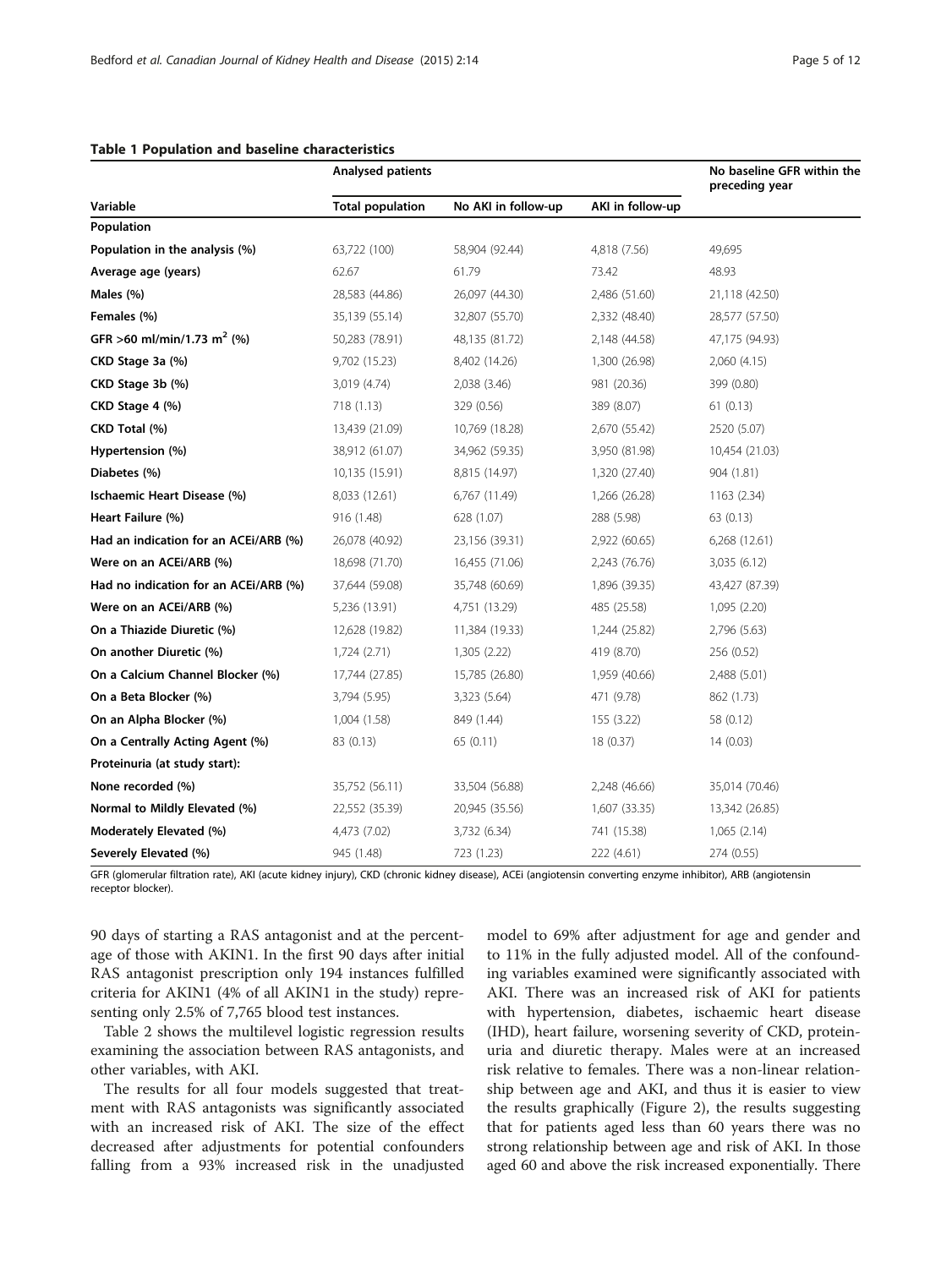<span id="page-5-0"></span>

was a non-linear relationship between systolic blood pressure and AKI, and thus again it is easier to view the results graphically (Figure [3](#page-7-0)). Both hypotension and hypertension were associated with an increased risk of AKI.

Table [3](#page-8-0) shows the multilevel logistic regression results examining the association between RAS antagonists, and other variables, this time with AKIN2/AKIN3 or noAKI/ AKIN1. Only the first 2 models (unadjusted 73% increased risk, age and gender adjusted 62% increased risk) suggested that treatment with RAS antagonists was significantly associated AKIN2/AKIN3. After adjusting for the remaining variables (models 3 and 4), there was no statistically significant difference in the occurrence of AKIN2/3 status between those taking and not taking ACE/ARBs. In this analysis only hypertension, systolic blood pressure, use of diuretics and presence of proteinuria of the confounding variables were significantly associated with AKIN2/AKIN3.

## By indication

The analysis was then repeated with at each "blood test instance" an assessment made of whether there was an evidence-based indication for the prescription of a RAS antagonist, other than simple hypertension. The exception was proteinuria where the highest proteinuria result was used. Table [4](#page-8-0) summarises the association between indication, RAS antagonist prescription and AKI subdivided by the two differing scenarios (no AKI versus AKI and no AKI/AKIN1 versus AKIN2/AKIN3).

This summary suggests a greater effect of RAS antagonists on AKI for patients prescribed RAS antagonists with no evidence-based indication. If there was an indication for RAS antagonist prescription then there was no real difference in the risk of AKI. In the patients prescribed RAS antagonists without an evidence-based indication there appeared to be an increase in the risk of AKI.

The multilevel logistic regression was then repeated to examine the effects of RAS antagonists on AKI in the groups with and without an evidence-based indication (Table [5\)](#page-9-0), using only model 1 (unadjusted) and model 2 (adjusted for age and sex) of the previous four models described above. Model 3 and model 4 were not used as the presence of co-morbidities such as diabetes, heart failure etc. and the presence of proteinuria would by definition give the patient an indication for RAS antagonist prescription and hence both these variables and indication could not be corrected for in the same model. Terms for the indication of RAS antagonists and also an interaction term between this variable and the actual occurrence of RAS antagonist prescription were included in the model.

Analysis of the data in this was way suggested that there was a significant interaction between evidence-based indication and RAS antagonist use. In both models the risk of AKI was significantly higher with RAS antagonist use in both subgroups. However, the effects appeared greater in patients with no evidence-based indication.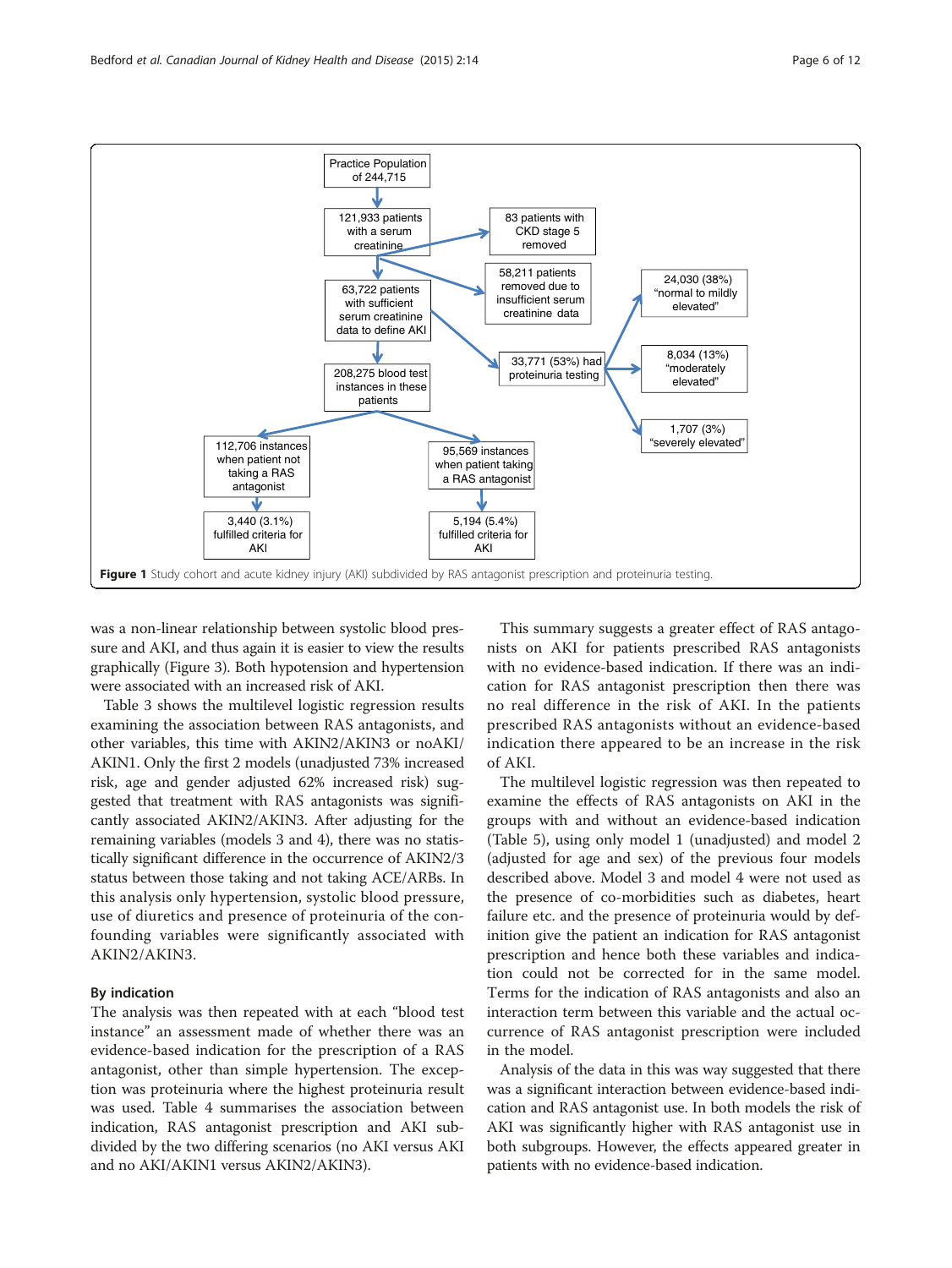<span id="page-6-0"></span>Table 2 Multilevel logistic regression examining the

|                    | and other variables with acute kidney injury | association between renin angiotensin system antagonists |         |
|--------------------|----------------------------------------------|----------------------------------------------------------|---------|
| Variable           | Category/term                                | Odds ratio (95% CI)                                      | P-value |
| Model 1            |                                              |                                                          |         |
| ACE/ARB            | No                                           | 1                                                        | <0.001  |
|                    | Yes                                          | 1.93 (1.81, 2.06)                                        |         |
| Model 2            |                                              |                                                          |         |
| ACE/ARB            | No                                           | 1                                                        | <0.001  |
|                    | Yes                                          | 1.69 (1.58, 1.81)                                        |         |
| Age <sup>(*)</sup> | Linear term                                  | 0.41(0.35, 0.48)                                         | < 0.001 |
|                    | Quadratic term                               | 1.12(1.10, 1.13)                                         |         |
| Sex                | Female                                       | 1                                                        | <0.001  |
|                    | Male                                         | 1.70 (1.58, 1.83)                                        |         |
| Model 3            |                                              |                                                          |         |
| ACE/ARB            | No                                           | 1                                                        | < 0.001 |
|                    | Yes                                          | 1.17 (1.09, 1.25)                                        |         |
| Age <sup>(*)</sup> | Linear term                                  | 0.48 (0.42, 0.56)                                        | < 0.001 |
|                    | Quadratic term                               | 1.08 (1.07, 1.09)                                        |         |
| Sex                | Female                                       | 1                                                        | < 0.001 |
|                    | Male                                         | 1.61 (1.450, 1.72)                                       |         |
| Hypertension       |                                              | 1.30 (1.17, 1.44)                                        | < 0.001 |
| <b>Diabetes</b>    |                                              | 1.47 (1.37, 1.58)                                        | < 0.001 |
| <b>IHD</b>         |                                              | 1.24 (1.16, 1.35)                                        | 0.001   |
| Heart Failure      |                                              | 2.29 (2.04, 2.56)                                        | < 0.001 |
| Systolic BP < 100  |                                              | 2.32 (2.09, 2.58)                                        | < 0.001 |
| CKD stage          | 1                                            | 1                                                        | < 0.001 |
|                    | 2                                            | 1.90 (1.76, 2.04)                                        |         |
|                    | 3                                            | 3.79 (3.46, 4.14)                                        |         |
|                    | 4                                            | 6.79 (5.93, 7.77)                                        |         |
| Diuretic           |                                              | 1.42 (1.34, 1.51)                                        | < 0.001 |
| Model 4            |                                              |                                                          |         |
| ACE/ARB            | Νo                                           | 1                                                        | 0.01    |
|                    | Yes                                          | 1.11 (1.02, 1.20)                                        |         |
| Age <sup>(*)</sup> | Linear term                                  | $0.69$ $(0.55, 0.87)$                                    | <0.001  |
|                    | Quadratic term                               | 1.05 (1.03, 1.06)                                        |         |
| Sex                | Female                                       | 1                                                        | <0.001  |
|                    | Male                                         | 1.51 (1.40, 1.64)                                        |         |
| Hypertension       |                                              | 1.36 (1.18, 1.56)                                        | <0.001  |
|                    |                                              |                                                          |         |
| Diabetes           |                                              | 1.13(1.04, 1.23)<br>1.28 (1.17, 1.40)                    | 0.004   |
| <b>IHD</b>         |                                              |                                                          | < 0.001 |
| Heart Failure      |                                              | 2.10 (1.85, 2.38)                                        | < 0.001 |
| Systolic BP < 100  |                                              | 2.28 (2.01, 2.59)                                        | < 0.001 |
| CKD stage          | 1                                            | 1                                                        | <0.001  |
|                    | 2                                            | 1.82 (1.67, 1.99)                                        |         |
|                    | 3                                            | 3.40 (3.06, 3.77)                                        |         |
|                    | 4                                            | 5.12 (4.38, 5.99)                                        |         |

# Table 2 Multilevel logistic regression examining the association between renin angiotensin system antagonists and other variables with acute kidney injury (Continued)

|          | 1.45 (1.35, 1.56) | < 0.001 |
|----------|-------------------|---------|
| None     |                   | < 0.001 |
| Moderate | 1.83 (1.69, 1.99) |         |
| Severe   | 3.27 (2.87, 3.72) |         |
|          |                   |         |

(\*) Odds ratios given for a 10-unit increase in the explanatory variable. Odds ratios describe the effect of all variables upon the outcome. For variables measured on a categorical scale, the odds ratios represent the odds of AKI in each category relative to a baseline category. For the continuous variables, the odds ratios represent the change in the odds of AKI for one-unit increase in that variable. A series of four models were examined, each considering the effects of RAS antagonists with different combinations of adjustments for other variables. Model 1 was unadjusted, model 2 was adjusted age and gender, model 3 for all variables apart from proteinuria and model 4 for all variables. CKD (chronic kidney disease), ACE (angiotensin converting enzyme inhibitor), ARB (angiotensin receptor blocker), IHD (ischaemic heart disease), BP (blood pressure).

# Discussion

Where there is an evidence-based indication for RAS antagonists over and above simple hypertension the literature suggests clear benefits in terms of reduction in all cause and cardiovascular mortality, progression of CKD and reduction in proteinuria [[1-3](#page-10-0)]. Our study demonstrates an increased risk of AKI occurring in primary care in all patients prescribed RAS antagonists even after multiple adjustment for confounding risk factors, importantly including adjustment for systolic blood pressure. However, that risk becomes much lower in the fully adjusted model and when the analysis was repeated for moderate and severe AKI there was no increased risk associated with RAS antagonist prescription in the fully adjusted model. Furthermore, when analysed by evidencebased indication for RAS blockade, although there was no increased risk of AKI in those prescribed RAS antagonists with an indication, in patients prescribed RAS antagonists without an evidence-based indication the risk of AKI was significantly increased. This raises the question of whether or not risk outweighs benefit where there is no indication for RAS antagonist prescription over and above simple hypertension. We know from published data that all stages of AKI, even AKIN1, confer an increased risk of adverse outcome [[15-23\]](#page-10-0).

In high risk situations such as cardiac surgery the risk of AKI in those prescribed RAS antagonists preoperatively is significantly increased, by 27.6% in one study [[24\]](#page-10-0). There are surprisingly few studies that have specifically addressed the risk of AKI in all patients prescribed RAS antagonists, and our study is the first to attempt to examine this by evidence-based indication. A recent ecological analysis suggested that up to 15% of the increase in AKI admissions in England over a 4-year time period was potentially attributable to increased prescribing of RAS antagonists but these findings were limited by the lack of patient level data including indication for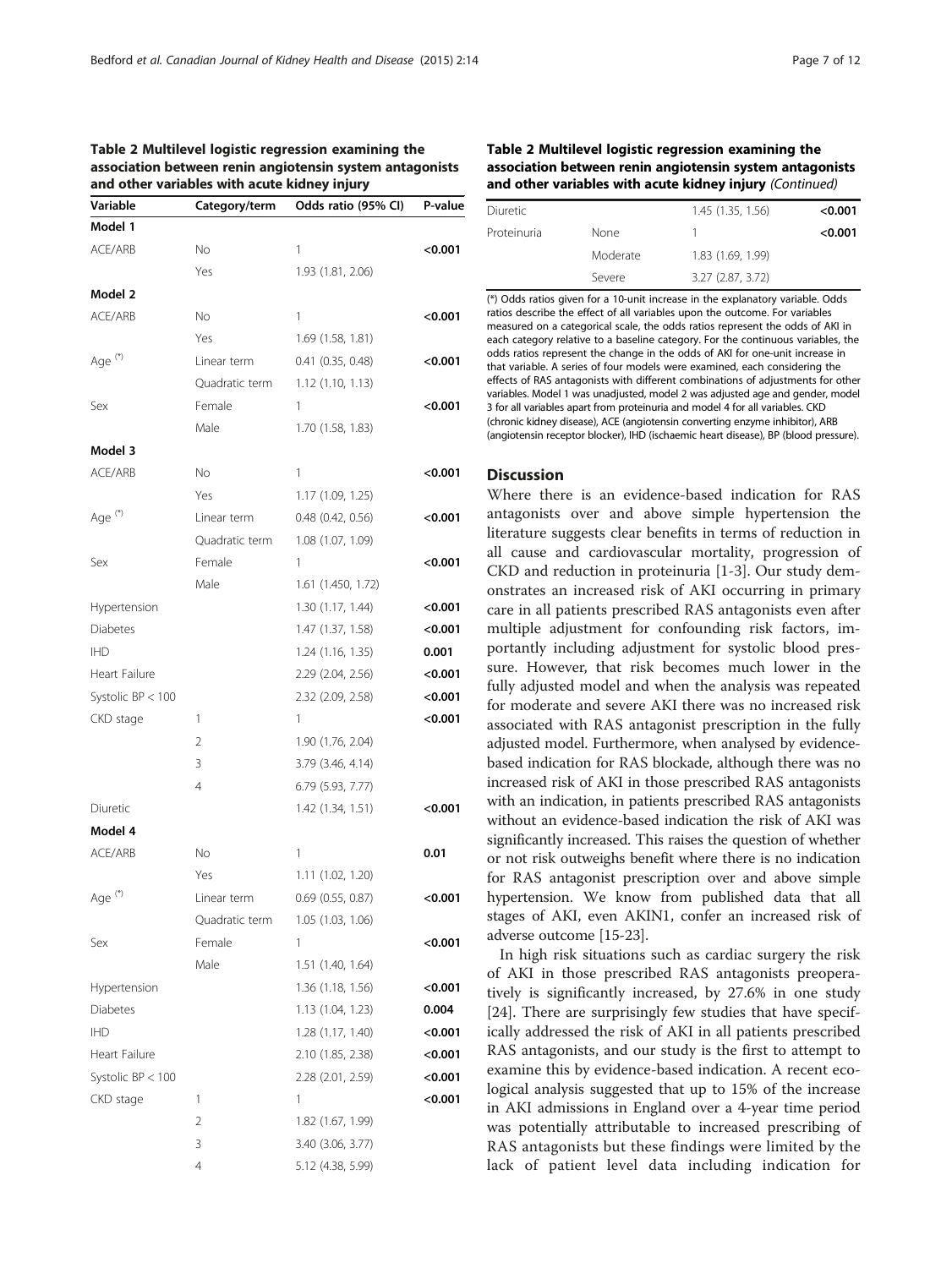<span id="page-7-0"></span>

prescribing and patient characteristics [[25\]](#page-10-0). Lapi and colleagues examined the risk of AKI associated with the concurrent use of diuretics, RAS antagonists and non-steroidal anti-inflammatory drugs (NSAIDs) in a nested case–control study. They reported that the triple therapy combination consisting of diuretics RAS antagonists and NSAIDs was associated with an increased risk of AKI but that dual therapy combinations were not [[26](#page-10-0)]. Harel et al. conducted a systematic review of published and unpublished RCTs that provided numerical data on adverse event outcomes, including AKI, when comparing monotherapy or combined treatment with different classes of RAS antagonists. The risk of AKI (defined as a serum creatinine concentration greater than 176.8 μmol/L) was no greater with combination therapy versus monotherapy [[27](#page-10-0)].

Why is it that we find an increased risk of AKI in those prescribed RAS antagonists in the absence of an evidence-based indication, but not in those with an indication for prescription? It is likely that this relates to the relative contribution of confounding variables to risk of AKI. When we examined the risk of all AKI conferred

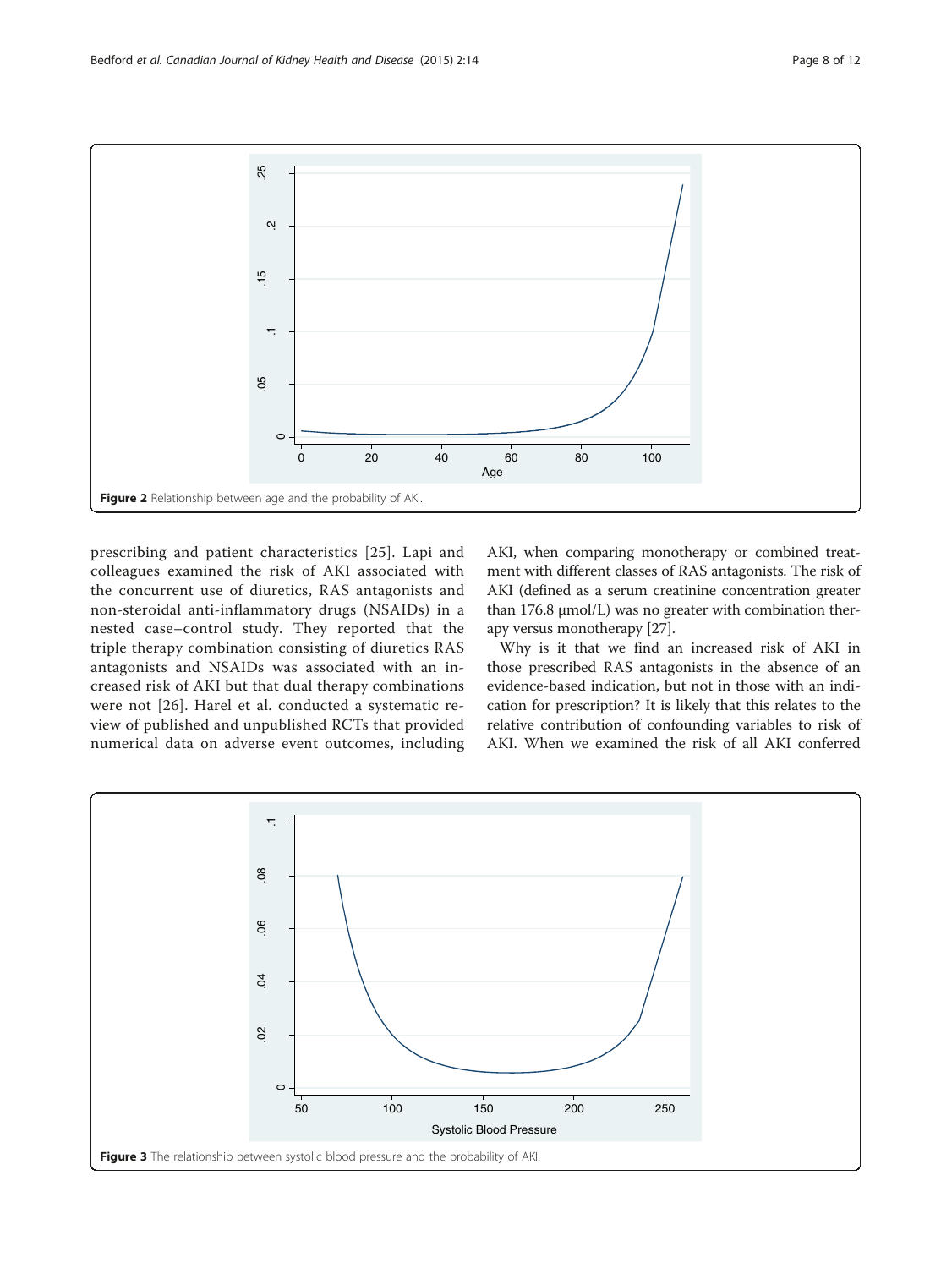# <span id="page-8-0"></span>Table 3 Multilevel logistic regression examining the association between renin angiotensin system antagonists and other variables with AKIN2/AKIN3 compared with noAKI/AKIN1

| Variable             | Category/term  | Odds ratio (95% CI)   | P-value |
|----------------------|----------------|-----------------------|---------|
| Model 1              |                |                       |         |
| ACE/ARB              | No             | 1                     | < 0.001 |
|                      | Yes            | 1.73 (1.41, 2.11)     |         |
| Model 2              |                |                       |         |
| ACE/ARB              | No             | 1                     | <0.001  |
|                      | Yes            | 1.62 (1.31, 1.99)     |         |
| Age <sup>(*)</sup>   | Linear term    | $0.44$ (0.30, 0.67)   | < 0.001 |
|                      | Quadratic term | 1.09(1.06, 1.13)      |         |
| Sex                  | Female         | 1                     | 0.21    |
|                      | Male           | 1.15 (0.92, 1.43)     |         |
| Model 3              |                |                       |         |
| ACE/ARB              | No             | 1                     | 0.85    |
|                      | Yes            | 1.02 (0.81, 1.29)     |         |
| Age <sup>(*)</sup>   | Linear term    | $0.43$ $(0.27, 0.68)$ | < 0.001 |
|                      | Quadratic term | 1.08(1.04, 1.12)      |         |
| Sex                  | Female         | 1                     | 0.34    |
|                      | Male           | 1.12(0.89, 1.40)      |         |
| Hypertension         |                | 1.87 (1.27, 2.74)     | 0.001   |
| <b>Diabetes</b>      |                | 1.69 (1.33, 2.15)     | < 0.001 |
| <b>IHD</b>           |                | $0.96$ $(0.73, 1.25)$ | 0.75    |
| Heart Failure        |                | 2.09 (1.44, 3.05)     | < 0.001 |
| Systolic $BP < 100$  |                | 4.37 (3.18, 5.99)     | < 0.001 |
| CKD stage            | 1              | 1                     | < 0.001 |
|                      | 2              | 1.32(1.01, 1.71)      |         |
|                      | 3              | 1.78 (1.29, 2.45)     |         |
|                      | 4              | 2.39 (1.47, 3.91)     |         |
| Diuretic             |                | 1.66 (1.34, 2.06)     | <0.001  |
| Model 4              |                |                       |         |
| ACE/ARB              | No             | 1                     | 0.17    |
|                      | Yes            | $0.83$ $(0.63, 1.09)$ |         |
| Age <sup>(*)</sup>   | Linear term    | 0.47 (0.24, 0.93)     | < 0.001 |
|                      | Quadratic term | 1.07 (1.02, 1.12)     |         |
| Sex                  | Female         | 1                     | 0.79    |
|                      | Male           | 1.06 (0.81, 1.40)     |         |
| Hypertension         |                | 2.17 (1.29, 3.65)     | 0.003   |
| Diabetes             |                | 1.32 (0.99, 1.74)     | 0.06    |
| <b>IHD</b>           |                | 1.07 (0.78, 1.46)     | 0.69    |
| <b>Heart Failure</b> |                | 1.66 (1.07, 2.56)     | 0.02    |
| Systolic $BP < 100$  |                | 4.34 (2.96, 6.36)     | <0.001  |
| CKD stage            | 1              | 1                     | 0.47    |
|                      | 2              | 1.16(0.85, 1.56)      |         |
|                      |                |                       |         |

# Table 3 Multilevel logistic regression examining the association between renin angiotensin system antagonists and other variables with AKIN2/AKIN3 compared with noAKI/AKIN1 (Continued)

|             | Β        | 1.31 (0.89, 1.92)     |         |
|-------------|----------|-----------------------|---------|
|             | 4        | 1.38 (0.76, 2.45)     |         |
| Diuretic    |          | 1.56 (1.20, 2.02)     | 0.001   |
| Proteinuria | None     |                       | < 0.001 |
|             | Moderate | $1.62$ $(1.21, 2.17)$ |         |
|             | Severe   | 3.43 (2.22, 5.29)     |         |

AKI (acute kidney injury), AKIN1 (acute kidney injury network stage 1), AKIN2 (acute kidney injury network stage 2), AKIN3 (acute kidney injury network stage 3), sCKD (chronic kidney disease), ACE (angiotensin converting enzyme inhibitor), ARB (angiotensin receptor blocker), IHD (ischaemic heart disease), BP (blood pressure).

(\*) Odds ratios given for a 10-unit increase in the explanatory variable.

by prescription of RAS antagonists that risk fell when adjusted for confounding variables and there was no increased risk of moderate to severe AKI after adjustment. We conjecture that because significant comorbidities such as systolic hypotension, heart failure and proteinuria are absent in those without an evidence-based indication for RAS antagonists prescription the contribution of RAS antagonism in such patients is that much more significant. There may also be a lower level of awareness and monitoring in those with fewer co-morbidities.

Our study has limitations. The study cohort is derived from the primary care population with recorded serum creatinine estimations. Although serum creatinine tests were recorded in 50 percent of the whole primary care

Table 4 The association between evidence-based indication, prescription of renin angiotensin system antagonist and acute kidney injury

| <b>Indication for ACE/ARB</b>   | <b>ACE/ARB</b> | No AKI          | AKI                                  |
|---------------------------------|----------------|-----------------|--------------------------------------|
|                                 |                | N(%)            | N (%)                                |
| Nο                              | No.            | 83,724 (97.8%)  | 1,846 (2.2%)                         |
|                                 | Yes            | 18,331 (96.2%)  | 721 (3.8%)                           |
| Yes                             | No             | 25,542 (94.1%)  | 1,594 (5.9%)                         |
|                                 | Yes            | 72.044 (94.2%)  | 4,473 (5.8%)                         |
| No AKI/AKIN1 versus AKIN2/AKIN3 |                |                 |                                      |
| Indication for ACF/ARB          | ACF/ARB        | No AKI/AKIN1    | AKIN <sub>2</sub> /AKIN <sub>3</sub> |
|                                 |                | N(%)            | N (%)                                |
| No                              | No             | 85,428 (99.83%) | 142 (0.17%)                          |
|                                 | Yes            | 18,989 (99.67%) | 63 (0.33%)                           |
| Yes                             | No             | 27,032 (99.62%) | 104 (0.38%)                          |
|                                 | Yes            | 76,267 (99.67%) | 250 (0.33%)                          |
|                                 |                |                 |                                      |

AKI (acute kidney injury), AKIN1 (acute kidney injury network stage 1), AKIN2 (acute kidney injury network stage 2), AKIN3 (acute kidney injury network stage 3), CKD (chronic kidney disease), ACE (angiotensin converting enzyme inhibitor), ARB (angiotensin receptor blocker), IHD (ischaemic heart disease), BP (blood pressure).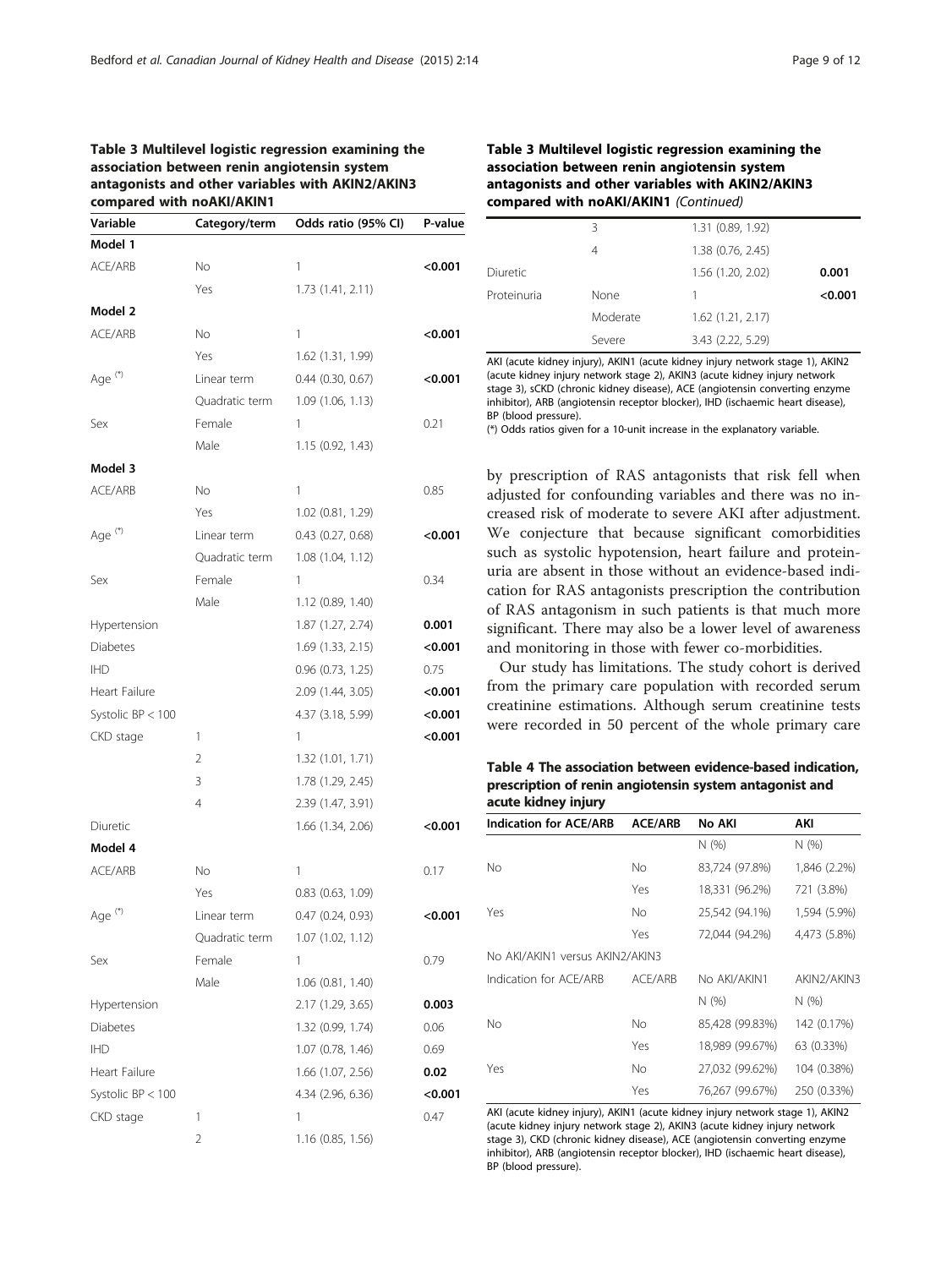| Model                           | Interaction p-value | <b>Indication</b> | Odds ratio (95% CI) | P-value |
|---------------------------------|---------------------|-------------------|---------------------|---------|
| No AKI versus AKI               |                     |                   |                     |         |
| Model 1                         | < 0.001             | No                | 1.94 (1.72, 2.19)   | < 0.001 |
|                                 |                     | Yes               | 1.14(1.04, 1.24)    | 0.004   |
| Model 2                         | 0.003               | No.               | 1.52 (1.34, 1.72)   | < 0.001 |
|                                 |                     | Yes               | 1.22(1.12, 1.33)    | < 0.001 |
| No AKI/AKIN1 versus AKIN2/AKIN3 |                     |                   |                     |         |
| Model 1                         | < 0.001             | No.               | 2.31(1.61, 3.30)    | < 0.001 |
|                                 |                     | Yes               | 0.98(0.74, 1.30)    | 0.90    |
| Model 2                         | 0.005               | No.               | 2.04 (1.41, 2.94)   | < 0.001 |
|                                 |                     | Yes               | 1.05 (0.79, 1.39)   | 0.73    |

<span id="page-9-0"></span>Table 5 Multilevel logistic regression examining the association between renin angiotensin system antagonists and acute kidney injury by evidence-based indication (model 1 shows the effects of renin angiotensin system antagonists with no adjustment, model 2 is adjusted for age and gender)

AKI (acute kidney injury), AKIN1 (acute kidney injury network stage 1), AKIN2 (acute kidney injury network stage 2), AKIN3 (acute kidney injury network stage 3).

population serum creatinine testing in primary care is not random. People with diabetes, hypertension and cardiovascular disease are over represented within our serum creatinine sample. In just under half of the population with serum creatinine estimations there were no baseline data to determine the risk of AKI and these patients could not be considered further. However, in the data analysed the absolute number of serum creatinine tests in those prescribed RAS antagonists was not dissimilar to the number in those not prescribed RAS antagonists. Furthermore those with no baseline data to determine risk of AKI were significantly younger with very little co-morbidity and only 5 percent had CKD. In this analysis we could not determine absolute risk of AKI and it is also important to note that the analysis only included blood tests from primary care, and therefore there is the possibility that we have not accounted for episodes of AKI that were managed in hospital and from which no blood tests were recorded in primary care. This is however a potential strength, as this excludes hospital acquired AKI and possible additional confounders. Another limitation is in the prescribing assumptions. Although primary care databases record the prescription of a drug the quantity given is often not available, and this may range for example from 1 – 3 months. We therefore made the assumption that if the last prescription date was within 70 days of the "blood test instance", then the patient was still receiving the medication at that time. Although we were able to include diuretics in the analysis we were unable to accurately define the impact of non-steroidal anti-inflammatory combinations with other agents on the risk of AKI and therefore did not include this in the analysis.

Whilst there may be inaccuracies in database coding of co-morbidities individual patient level co-morbidity coding in primary care databases has been shown to be

accurate, allowing correction for a number of known confounders in our analysis [[28](#page-11-0)]. The introduction of the Quality Outcomes Framework, a pay for performance system in primary care in the United Kingdom, is likely to have further improved co-morbidity recording as targets for chronic disease management have been implemented [[29](#page-11-0)].

This data set is also subject to survival bias in that people who live longer may contribute more tests to the analysis. Another potential source of bias was a misdiagnosis of AKIN1 purely as a result of change in serum creatinine following introduction of RAS antagonists. However, only 4% of AKIN1 occurred within 90 days of starting treatment with a RAS antagonist making this an unlikely source of significant bias.

This is the first study that identifies the risks associated with the indiscriminate use of RAS antagonists in a large general population cohort. For the first time we present data concerning the potential adverse effects of RAS antagonists in patients without a clear evidencebased indication for their use other than simple hypertension. Inclusion of all adults is a particular strength as older people are largely under-represented in randomised controlled trials of RAS antagonists and the incidence of AKI rises exponentially with age. A further strength of the study is the access to complete prescription data because primary care in England records all prescription data electronically.

Use of RAS antagonists independently predicted AKI in the multivariate analysis and it should be noted that in people with no evidence-based indication for treatment with RAS antagonists the risk of AKI was significantly increased. There will always be disease groups where the benefits of treatment with RAS antagonists clearly outweigh the risks, however we submit that treatment with these agents should be restricted to people in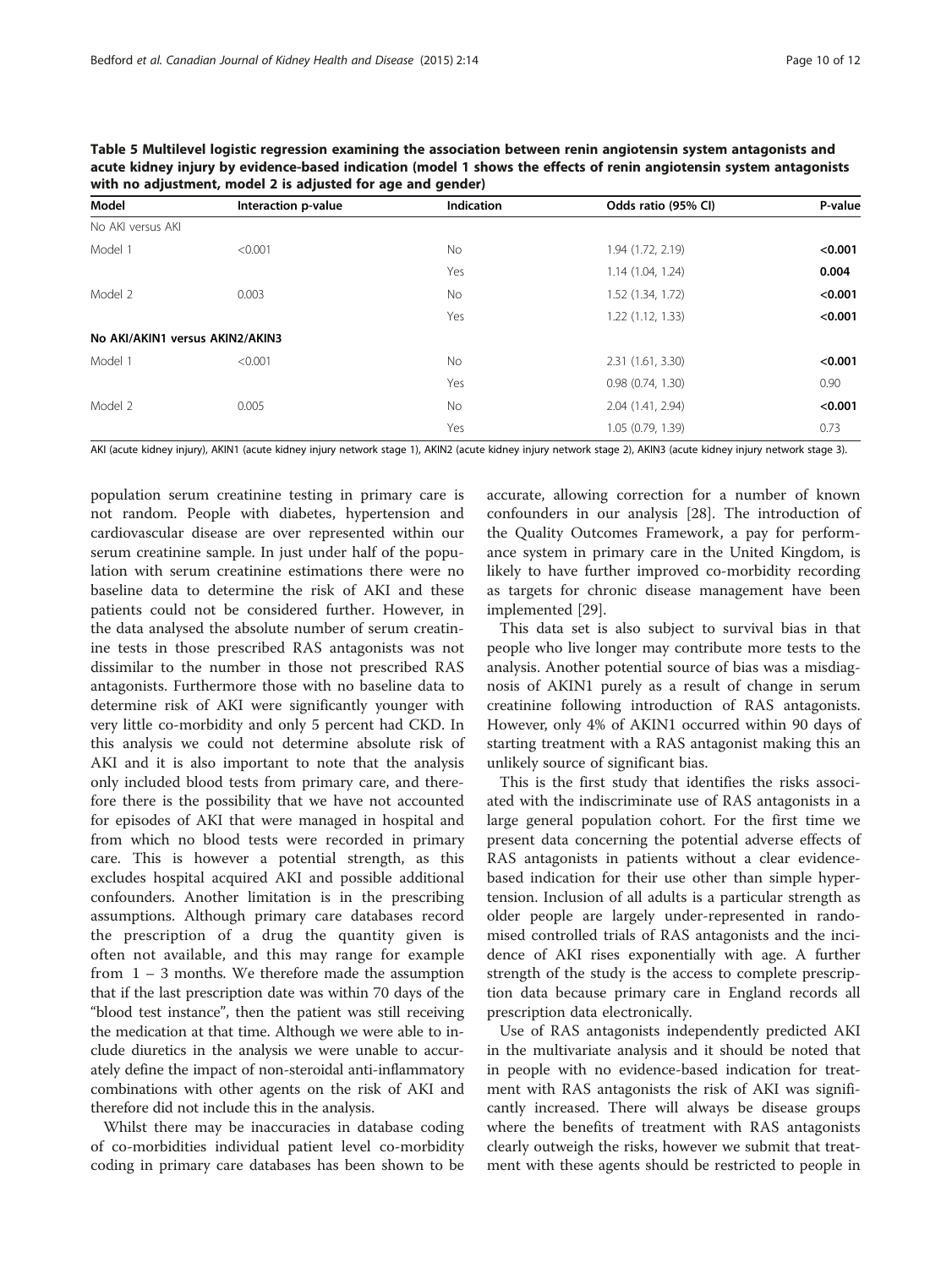<span id="page-10-0"></span>whom there is a clear evidence-based indication. Given the increasing incidence of AKI with increased age this is especially important in older people.

Strategies to mitigate the risk of AKI in people prescribed RAS antagonists should be encouraged, including regular monitoring of kidney function and the use of tablet holidays during intercurrent illness, especially that likely to involve intravascular volume depletion.

# Conclusion

In conclusion the use of RAS antagonists increased the risk of mild AKI in the community in this analysis and was independent of common confounding variables including age, baseline kidney function, gender, relevant co morbidities and systolic blood pressure. The risk of moderate to severe AKI was also increased by prescription of RAS antagonists but was no longer significant when fully adjusted for confounders. However, where there was no evidence-based indication for use of RAS antagonists the risk of mild, moderate and severe AKI remained significantly increased.

#### Competing interests

The authors declare that they have no competing interests. The results presented in this paper have not been published previously in whole or part, except in abstract format.

#### Authors' contributions

MB, PS, JI and CF all contributed to data extraction and analysis and preparation and revision of the manuscript. All authors read and approved the final manuscript.

#### Acknowledgements

This study was funded by an Internal Project Grant from East Kent Hospitals University NHS Foundation Trust. General practitioners involved in the SEIK clinical programme.

Mr Paul Bassett, Statistician, Statsconsultancy Ltd, provided statistical analysis.

## Received: 7 May 2014 Accepted: 17 February 2015 Published online: 09 April 2015

#### References

- 1. Eijkelkamp WB, Zhang Z, Remuzzi G, Parving HH, Cooper ME, Keane WF, et al. Albuminuria is a target for renoprotective therapy independent from blood pressure in patients with type 2 diabetic nephropathy: post hoc analysis from the reduction of endpoints in NIDDM with the angiotensin II antagonist Losartan (RENAAL) trial. J Am Soc Nephrol. 2007;18(5):1540–6.
- 2. Anavekar NS, Gans DJ, Berl T, Rohde RD, Cooper W, Bhaumik A, et al. Predictors of cardiovascular events in patients with type 2 diabetic nephropathy and hypertension: a case for albuminuria. Kidney Int Suppl. 2004;92(66):S50–5.
- Norris KC, Greene T, Kopple J, Lea J, Lewis J, Lipkowitz M, et al. Baseline predictors of renal disease progression in the African American study of hypertension and kidney disease. J Am Soc Nephrol. 2006;17(10):2928–36.
- 4. National Institute for Health and Care Excellence. Chronic kidney disease: early identification and management of chronic kidney disease in adults in primary and secondary care. (Clinical Guideline 73). 2008. [http://publications.](http://publications.nice.org.uk/chronic-kidney-disease-cg73) [nice.org.uk/chronic-kidney-disease-cg73.](http://publications.nice.org.uk/chronic-kidney-disease-cg73)
- 5. National Institute for Health and Care Excellence. Type 1 diabetes: Diagnosis and management of type 1 diabetes in children, young people and adults. (Clinical Guideline 15). 2011. [http://publications.nice.org.uk/type-1](http://publications.nice.org.uk/type-1-diabetes-cg15) [diabetes-cg15](http://publications.nice.org.uk/type-1-diabetes-cg15).
- 6. National Institute for Health and Care Excellence. Type 2 diabetes (partially updated by CG87) (CG66). (Clinical Guideline 66 / 87). 2008 & 2009. [http://](http://guidance.nice.org.uk/CG66) [guidance.nice.org.uk/CG66.](http://guidance.nice.org.uk/CG66)
- 7. National Institute for Health and Care Excellence. MI secondary prevention: secondary prevention in primary and secondary care for patients following a myocardial infarction. (Clinical Guideline 48). 2007. [http://guidance.nice.org.uk/CG48.](http://guidance.nice.org.uk/CG48)
- 8. National Institute for Health and Care Excellence. Hypertension: clinical management of primary hypertension in adults. (Clinical Guideline 127). 2011. [http://guidance.nice.org.uk/CG127.](http://guidance.nice.org.uk/CG127)
- 9. National Institute for Health and Care Excellence. Chronic heart failure: management of chronic heart failure in adults in primary and secondary care. (Clinical Guideline 108). 2010. [http://guidance.nice.org.uk/CG108.](http://guidance.nice.org.uk/CG108)
- 10. James PA, Oparil S, Carter BL, Cushman WC, Dennison-Himmelfarb C, Handler J, et al. Evidence-based guideline for the management of high blood pressure in adults: report from the panel members appointed to the eighth joint national committee (JNC 8). JAMA. 2014;311(5):507–20.
- 11. Health and Social Care Information Centre. Prescription cost analysis. 2012. [http://www.hscic.gov.uk/catalogue/PUB10610.](http://www.hscic.gov.uk/catalogue/PUB10610)
- 12. O'Hare AM, Kaufman JS, Covinsky KE, Landefeld CS, McFarland LV, Larson EB. Current guidelines for using angiotensin-converting enzyme inhibitors and angiotensin II-receptor antagonists in chronic kidney disease: is the evidence base relevant to older adults? Ann Intern Med. 2009;150(10):717–24.
- 13. Kidney Disease: Improving Global Outcomes Chronic Kidney Disease Guideline Development Work Group Members. KDIGO 2012 clinical practice guideline for the evaluation and management of chronic kidney disease. Kidney Int Suppl. 2013;3:1–150.
- 14. Mehta RL, Kellum JA, Shah SV, Molitoris BA, Ronco C, Warnock DG, et al. Acute kidney injury network: report of an initiative to improve outcomes in acute kidney injury. Crit Care. 2007;11(2):R31.
- 15. Lafrance JP, Miller DR. Defining acute kidney injury in database studies: the effects of varying the baseline kidney function assessment period and considering CKD status. Am J Kidney Dis. 2010;56(4):651–60.
- 16. Lafrance JP, Miller DR. Acute kidney injury associates with increased long-term mortality. J Am Soc Nephrol. 2010;21(2):345–52.
- 17. Mehta RL, Pascual MT, Soroko S, Savage BR, Himmelfarb J, Ikizler TA, et al. Spectrum of acute renal failure in the intensive care unit: the PICARD experience. Kidney Int. 2004;66(4):1613–21.
- 18. Metnitz PG, Krenn CG, Steltzer H, Lang T, Ploder J, Lenz K, et al. Effect of acute renal failure requiring renal replacement therapy on outcome in critically ill patients. Crit Care Med. 2002;30(9):2051–8.
- 19. Uchino S, Kellum JA, Bellomo R, Doig GS, Morimatsu H, Morgera S, et al. Acute renal failure in critically ill patients: a multinational, multicenter study. JAMA. 2005;294(7):813–8.
- 20. Bellomo R, Ronco C, Kellum JA, Mehta RL, Palevsky P. Acute dialysis quality initiative workgroup. Acute renal failure - definition, outcome measures, animal models, fluid therapy and information technology needs: the second international consensus conference of the acute dialysis quality initiative (ADQI) group. Crit Care. 2004;8(4):R204–12.
- 21. Levy MM, Macias WL, Vincent JL, Russell JA, Silva E, Trzaskoma B, et al. Early changes in organ function predict eventual survival in severe sepsis. Crit Care Med. 2005;33(10):2194–201.
- 22. Praught ML, Shlipak MG. Are small changes in serum creatinine an important risk factor? Curr Opin Nephrol Hypertens. 2005;14(3):265–70.
- 23. Hoste EA, Clermont G, Kersten A, Venkataraman R, Angus DC, De Bacquer D, et al. RIFLE criteria for acute kidney injury are associated with hospital mortality in critically ill patients: a cohort analysis. Crit Care. 2006;10(3):R73.
- 24. Arora P, Rajagopalam S, Ranjan R, Kolli H, Singh M, Venuto R, et al. Preoperative use of angiotensin-converting enzyme inhibitors/angiotensin receptor blockers is associated with increased risk for acute kidney injury after cardiovascular surgery. Clin J Am Soc Nephrol. 2008;3(5):1266–73.
- 25. Tomlinson LA, Abel GA, Chaudhry AN, Tomson CR, Wilkinson IB, Roland MO, et al. ACE inhibitor and angiotensin receptor-II antagonist prescribing and hospital admissions with acute kidney injury: a longitudinal ecological study. PLoS One. 2013;8(11):e78465.
- 26. Lapi F, Azoulay L, Yin H, Nessim SJ, Suissa S. Concurrent use of diuretics, angiotensin converting enzyme inhibitors, and angiotensin receptor blockers with non-steroidal anti-inflammatory drugs and risk of acute kidney injury: nested case–control study. BMJ. 2013;346:e8525.
- 27. Harel Z, Gilbert C, Wald R, Bell C, Perl J, Juurlink D, et al. The effect of combination treatment with aliskiren and blockers of the renin-angiotensin system on hyperkalaemia and acute kidney injury: systematic review and meta-analysis. BMJ. 2012;344:e42.